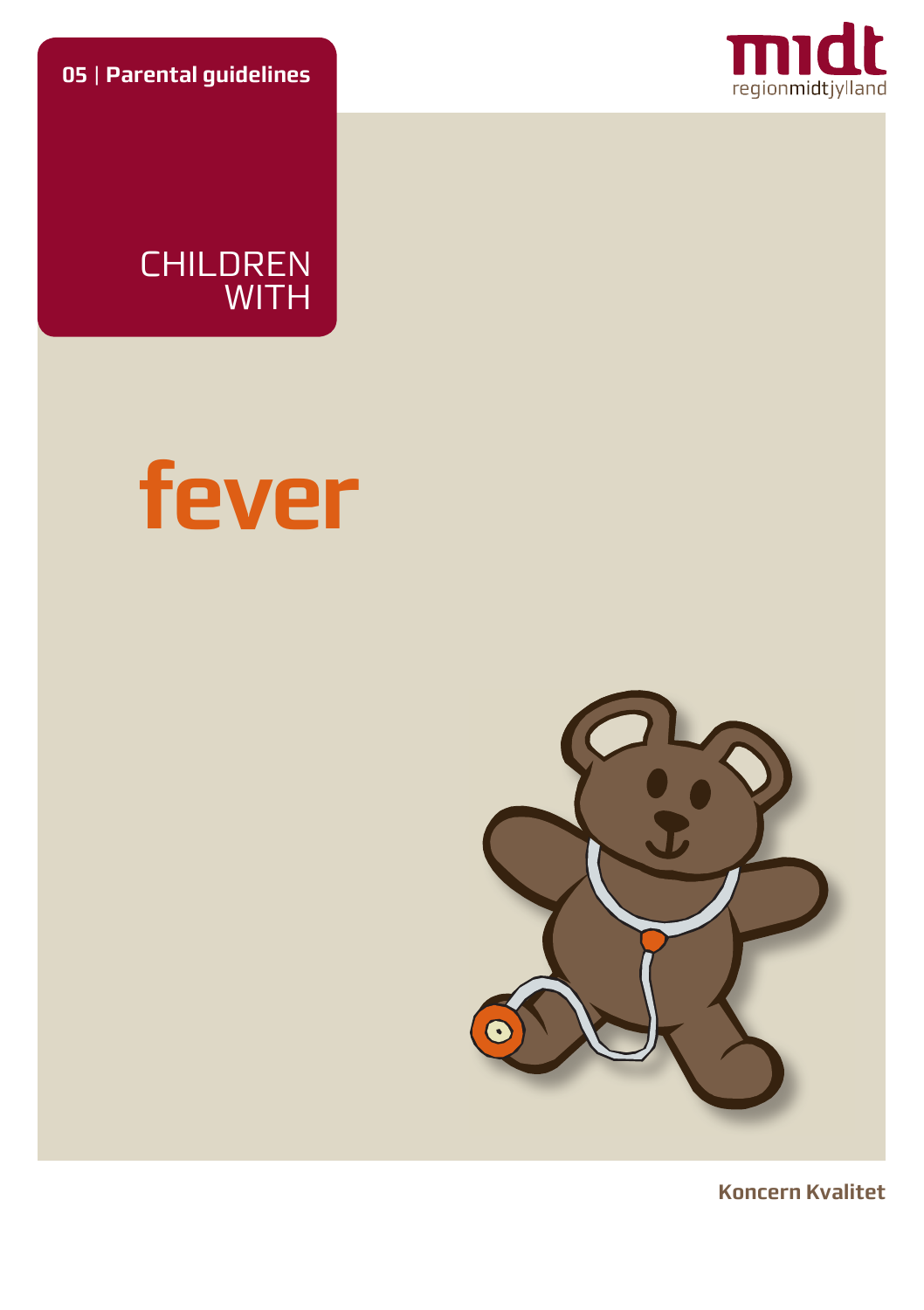# Children with **fever**

### **General information:**

Young children often run a fever. Fever itself is not dangerous, but is a symptom of infection in the body. Children's temperature can go up and down quickly. The child's normal rectal temperature is between 36° and 37.5°.

- A temperature between 37.5° and 39° is light to moderate fever
- A temperature over 39° is high fever

### **Symptoms:**

Fever affects children in different ways. Some children will play and feel quite well, while others become tired, whining and sleep a lot.

# **Good signs when the child runs a fever:**

When the child:

- is interested and pays attention to the surroundings and wants to hear stories, watch TV or a film
- drinks
- pees as usual
- $\bullet$  does not have difficulty breathing, although breathing may be more rapid with a high fever
- $\bullet$  has a healthy complexion and perhaps red cheeks
- behaves as usual, but may be more tired and whining than usual.

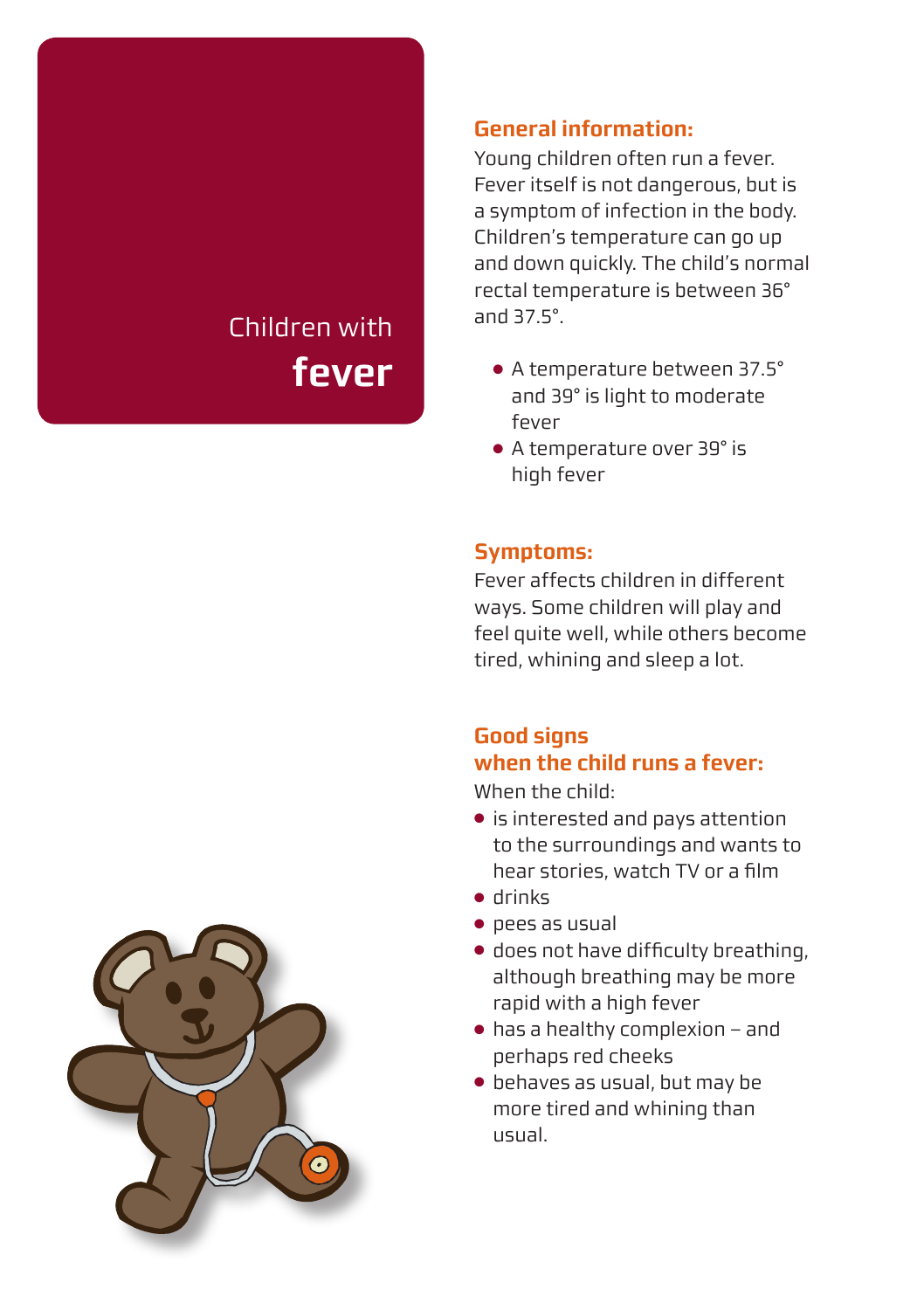### **Bad signs when the child runs a fever:**

When the child:

- is apathetic and not interested in its surroundings
- does not drink or eat
- pees less than usual
- has difficulty breathing
- is pale, perhaps blue around the lips
- has a rash which does not disappear when you press on it (skin bleeding)
- has a temperature over 40.5°C

## **Good advice:**

- A child with a high temperature must be cooled off. Let the child sleep in a cool place and dress the child lightly, e.g. only in underwear and socks. Use a sheet or a thin blanket instead of a duvet
- A child with a high temperature needs extra fluid often and in small portions

### **When to see a doctor?**

If your child shows one or more of the bad signs with fever, contact your general practitioner or the doctor on call.

Children under the age of 3 months, who run a fever, should always be seen by a doctor.

Contact your general practitioner first because he/she knows your child better than the doctor on call. You can also get good advice and guidance from your health visitor.

#### **Childcare:**

The child can return to childcare or school once the fever has gone and the child eats, drinks and plays as usual.